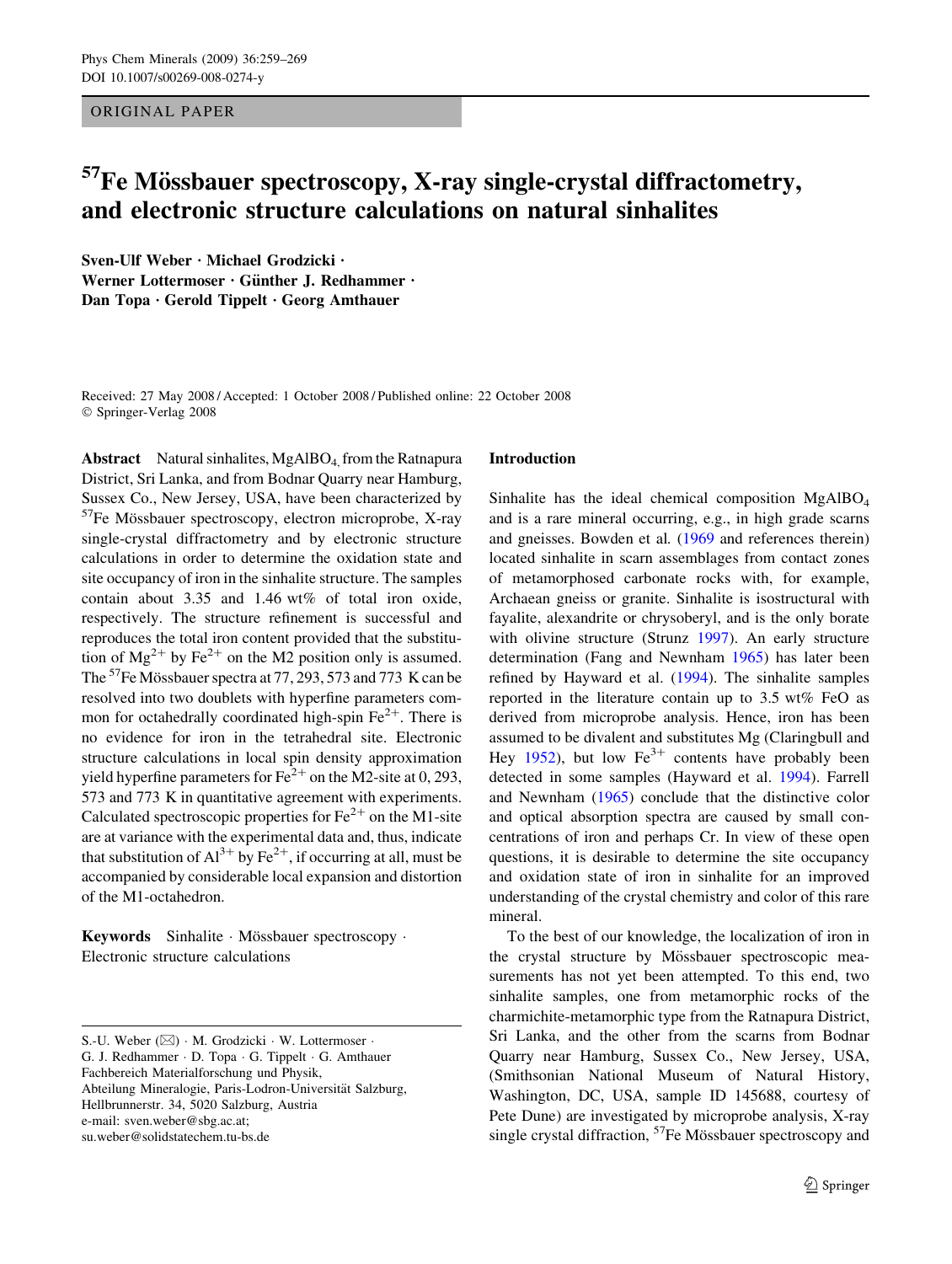by electronic structure calculations. Finally, sinhalite will be compared with olivine  $(Fe, Mg)_2SiO<sub>4</sub>$ , alexandrite  $(AI,Cr)$ <sub>2</sub>BeO<sub>4</sub> and kirschsteinite CaFeSiO<sub>4</sub> because sinhalite can be interpreted as the  $Fe^{2+}$  equivalent of alexandrite and chrysoberyl.

### Experimental and theoretical methods

# Microprobe analysis

Quantitative chemical data for two samples from each sinhalite single crystal of both locations were obtained with an electron microprobe (JEOL Superprobe JXA-8600, controlled by Probe for Windows system of programs, operated at 15 kV, 40 nA, 15 s counting time on peak and beam diameter  $5 \mu m$ ). The following standards (all synthetic except wollastonite) and corresponding  $K_{\alpha}$  emission lines of the cation were selected:  $SiO_2$ ,  $Al_2O_3$ ,  $MgO$ , wollastonite CaSiO<sub>3</sub>, NaCl, KCl, FeO and MnO. The oxygen content was calculated by stoichiometry and the theoretical amount of 27.60%  $B_2O_3$  was taken in account for the on-line ZAF-4 procedure. Measurements were performed at ten points on the Ratnapura sample and five points on the Hamburg sample. For all samples cation numbers were calculated with respect to four oxygen atoms and one boron atom per formula unit.

### Single-crystal X-ray refinement

Several small fragments were cut from a larger transparent homogeneous piece of sinhalite for single-crystal X-ray diffraction analysis. Before data collection the crystals were quenched several times in liquid nitrogen since a preliminary data set suffered from severe extinction effects. Single crystal intensity data collection was performed on a Bruker SMART APEX 3-axis CCD-diffractometer using both  $\omega$  and  $\phi$  rotation scans (frame width = 0.3°). Further details on data collection and crystal structure refinement are given below. The shape and composition (low linear absorption coefficient) of the crystal render any absorption correction unnecessary. The structure was solved and refined with the programs SHELXS-97 and SHELXL-97 (Sheldrick [1997\)](#page-10-0), as implemented in the program suite WINGX 1.64 (Farrugia [1999\)](#page-10-0).

#### Mössbauer spectroscopy

A sample of the same charge as the one used for the diffraction experiment was carefully powdered and prepared as a Mössbauer absorber with 3.81 (Ratnapura sinhalite) and 1.62 mg Fe/cm<sup>2</sup> (Hamburg sinhalite) and with a diameter of 7 mm by embedding it homogeneously in an epoxy resin with good thermal conductivity and fixing it in a copper ring sandwiched by aluminium foils of excellent purity. This absorber was mounted in a conventional Mössbauer apparatus (Halder Elektronik GmbH) with constant acceleration (time mode arrangement) and was exposed to a nominal 50 mCi (1.8 GBq)  ${}^{57}$ Co/Rh source (Wissel GmbH). The transmitted intensities were stored in a 1024 multichannel analyzer (Halder Elektronik). An acceptable resolution and peak-to-background ratio was attained at a comparably high counting rate of about 500,000 counts and a measuring time of 5 days. High temperature Mössbauer spectroscopic measurements on sinhalite powder were performed in a self-constructed furnace at 300 and 500°C, low temperature data  $(77 \text{ K})$ were collected utilizing a gas-flow cryostat (Leybold GmbH). An  $\alpha$ -Fe spectrum was subsequently recorded in order to determine the calibration factor. The velocity scale was then recalculated from channel numbers to mm/s.

The Mössbauer spectrum was folded to 510 channels, fitted with a conventional refinement routine with Lorentzian lines (MOESALZ, Lottermoser et al. [1993\)](#page-10-0), and decomposed into subspectra with parameters of the following meaning: isomer-shift (IS) relative to  $\alpha$ -Fe (mm/s), half width  $\Gamma$  of the lines with Lorentzian shape (mm/s), quadrupole splitting QS (mm/s), and area  $A(\%)$  of the different subspectra. The convergence of the iteration and the  $\chi^2$ -value of the final fit served as an indication of the quality of the refinement:

$$
\chi^2 = \sum_{i=1}^N \frac{\left(Y_{i,\text{calc}} - Y_{i,\text{obs}}\right)^2}{Y_{i,\text{obs}}} \times \frac{1}{N - K}.
$$

 $Y_{i,\text{calc}}$  and  $Y_{i,\text{obs}}$  are calculated and observed intensities per channel  $i$ , respectively;  $N$  is the total number of measured intensities and  $K$  is the number of refined parameters.

# Electronic structure calculations

All calculations have been performed in local spin density approximation (LSDA) by the spin-polarized self-consistent-charge-(SCC-) $X\alpha$  method (Grodzicki [1980](#page-10-0), [1985](#page-10-0)). However, the X $\alpha$ -exchange potential (with  $\alpha = 0.7$ ) is only used for the evaluation of the two- and three-center integrals while the one-center integrals are derived from fully numerical all-electron relativistic atomic calculations. Furthermore, the core electrons enter the two- and threecenter integrals via a pseudopotential also derived from the relativistic atomic calculations. The method is hence ab initio in the sense that it does not contain any adjustable parameter. The valence basis set consists of 2s-, 2p-orbitals for B, O and F, 3s-, 3p-orbitals for Mg and Al, and 3d-, 4s-, 4p-orbitals for Fe.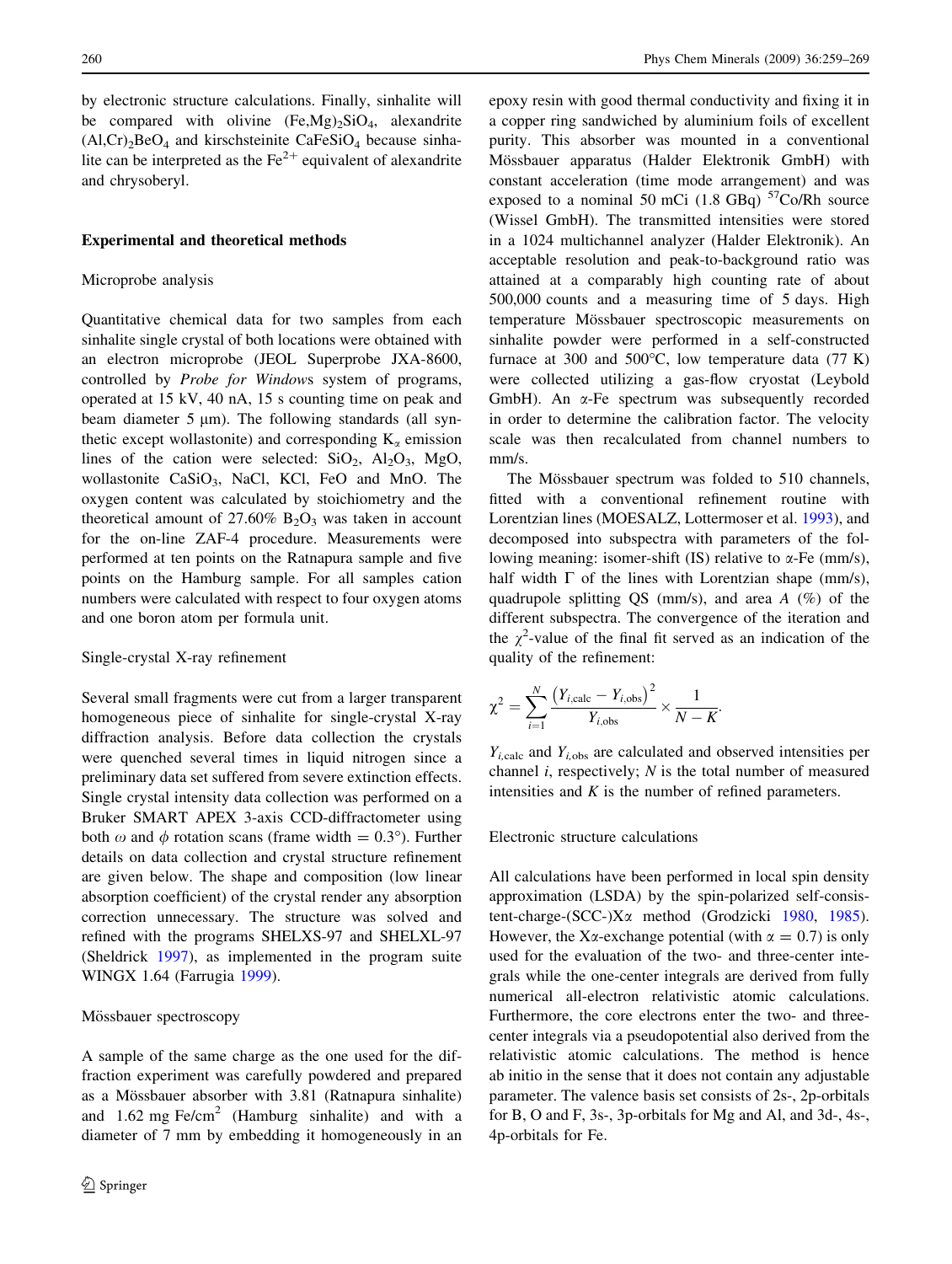The measured quadrupole splitting  $\Delta E_O$  is related to the components  $|V_{ZZ}| \ge |V_{YY}| \ge |V_{XX}|$  of the electric field gradient (EFG) tensor in its principal axes system by

$$
\Delta E_Q = \frac{1}{2} e_0 \text{QV}_{ZZ} \sqrt{1 + \frac{\eta^2}{3}},
$$

where the asymmetry parameter  $\eta = (V_{XX} - V_{YY})/V_{ZZ}$ can take values between 0 and 1 and describes the deviation of the EFG from axial symmetry. The nuclear quadrupole moment  $Q$  of the first excited state of  $57$ Fe is assumed to be 0.16 barn (Dufek et al. [1995\)](#page-10-0). The calculation of the EFG tensor  $V_{\alpha\beta}$  within the framework of a valence-electron-only MO method has been described in detail previously (Grodzicki et al. [1987;](#page-10-0) Grodzicki and Amthauer [2000\)](#page-10-0). In particular, the EFG tensor can be decomposed into three different contributions, viz. (1) the valence contribution related to the anisotropies of the 3dand 4p-shell of iron, (2) the covalence contribution related to the anisotropy of the charge distribution within the ironligand bonds, and (3) the ligand contribution related to the anisotropy of the charge distribution of the remaining atoms of the cluster or solid. In the principal axes system of the EFG-tensor the EFG  $V_{ZZ}$  is simply the sum of these three contributions. The valence part is roughly proportional to the anisotropies of the Fe(3d)-shell and Fe(4p)-shell occupations, respectively:

$$
\Delta n_d = n_{x^2-y^2} + n_{xy} - n_{z^2} - \left(\frac{n_{xz} + n_{yz}}{2}\right),
$$
  

$$
\Delta n_p = \frac{n_x + n_y}{2} - n_z.
$$

Usually the anisotropy of the Fe(3d)-shell dominates the EFG for high-spin ferrous iron, whereas it is generally assumed that for high-spin ferric iron the ligand contribution should be the largest.

# Results and discussion

#### Microprobe analysis

Preliminary examination of the Ratnapura single crystal does not yield any additional phases or inclusions in the samples. The powder diffraction pattern of sinhalite from Hamburg, New Jersey, exhibits small amounts of quartz and an additional unknown phase. Microprobe analysis of these additional phases yields, however, negligible amounts of Fe. Hence, these phases have no influence on the sinhalite Mössbauer spectra.

The results of the microprobe analysis of both sinhalite samples are listed in Table [1.](#page-3-0) All tested oxides with concentrations larger than zero are listed in the table. The oxide percentages for each of the major oxides agree with

the results from other samples (Claringbull and Hey [1952](#page-10-0); Fang and Newnham [1965;](#page-10-0) Hayward et al. [1994;](#page-10-0) Pitman et al. [1995\)](#page-10-0) within experimental error, whereas the amounts of FeO of both samples are in the upper part of the range common for sinhalite. Other elements are below the detection limit of the microprobe analysis. The structural formula, calculated on the basis of four oxygen atoms and an assumed  $B_2O_3$ -content of 27.60 wt%, yields an average chemical composition of  $Al_{0.99}Mg_{0.92}Fe_{0.06}B_{1.03}O_4$  for the Ratnapura sinhalite and of  $Al_{1.00}Mg_{0.96}Fe_{0.03}B_{1.02}O_4$  for the Hamburg sinhalite. The variation of the chemical composition with respect to different measurement points is in the range of the experimental error so that the crystals appear to be chemically homogeneous. Finally, the comparison of the two specimens yields a correlation between the decrease of MgO and an increasing FeO content which suggests the substitution of Mg by Fe.

# Single-crystal X-ray diffraction

Preliminary investigations of the intensity data sets did not show any evidence for twinning. The analysis of systematic extinctions confirms that sinhalite crystallizes in the space group *Pnma* with  $Z = 4$ . The details on data collection and crystal structure refinement together with the fractional coordinates and selected bond distances are summarized in Tables [2](#page-4-0), [3,](#page-5-0) [4](#page-5-0), [5.](#page-6-0) The unit cell parameters of both samples are in the range reported for other sinhalites and seem to decrease with decreasing iron content. A schematic view of the sinhalite structure is shown in Fig. [1](#page-7-0). As in all crystals with olivine structure the oxygen atoms approximately form distorted hexagonally close-packed arrays.  $Al^{3+}$ occupies the special position  $4a$  [M1-site, symmetry  $\bar{1}$ ] and  $Mg^{2+}$  is at the special position 4c [M2-site, symmetry *m*]. Both sites are octahedrally coordinated. The M2-octahe $d$  dron has the larger mean M-O bond length (2.09  $\AA$ ) typical for Mg octahedra, while the smaller M-O bond length of the M1-site  $(1.90 \text{ Å})$  is representative for an Al octahedron. Accordingly, Al is assigned to the M1-position and Mg to the M2-position. Finally, the M2 octahedron is more distorted than M1, evidenced by significantly larger polyhedral distortion parameters (Table [5\)](#page-6-0). The tetrahedra occupied exclusively by boron are isolated from each other and crosslink the octahedral chains of different layers along the c-axis. The B-tetrahedra have an average B–O bond length of  $1.50 \text{ Å}$  and are too small for incorporating iron in detectable amounts. Indeed, tetrahedrally coordinated iron in such a small tetrahedron has not yet been observed in minerals. In fact, from the unsuccessful attempts to prepare sinhalite-forsterite solid solutions, Werding et al. [\(1981](#page-10-0)) concluded that the tetrahedral site in sinhalite does not accept substitutions for boron even by silicon or aluminium.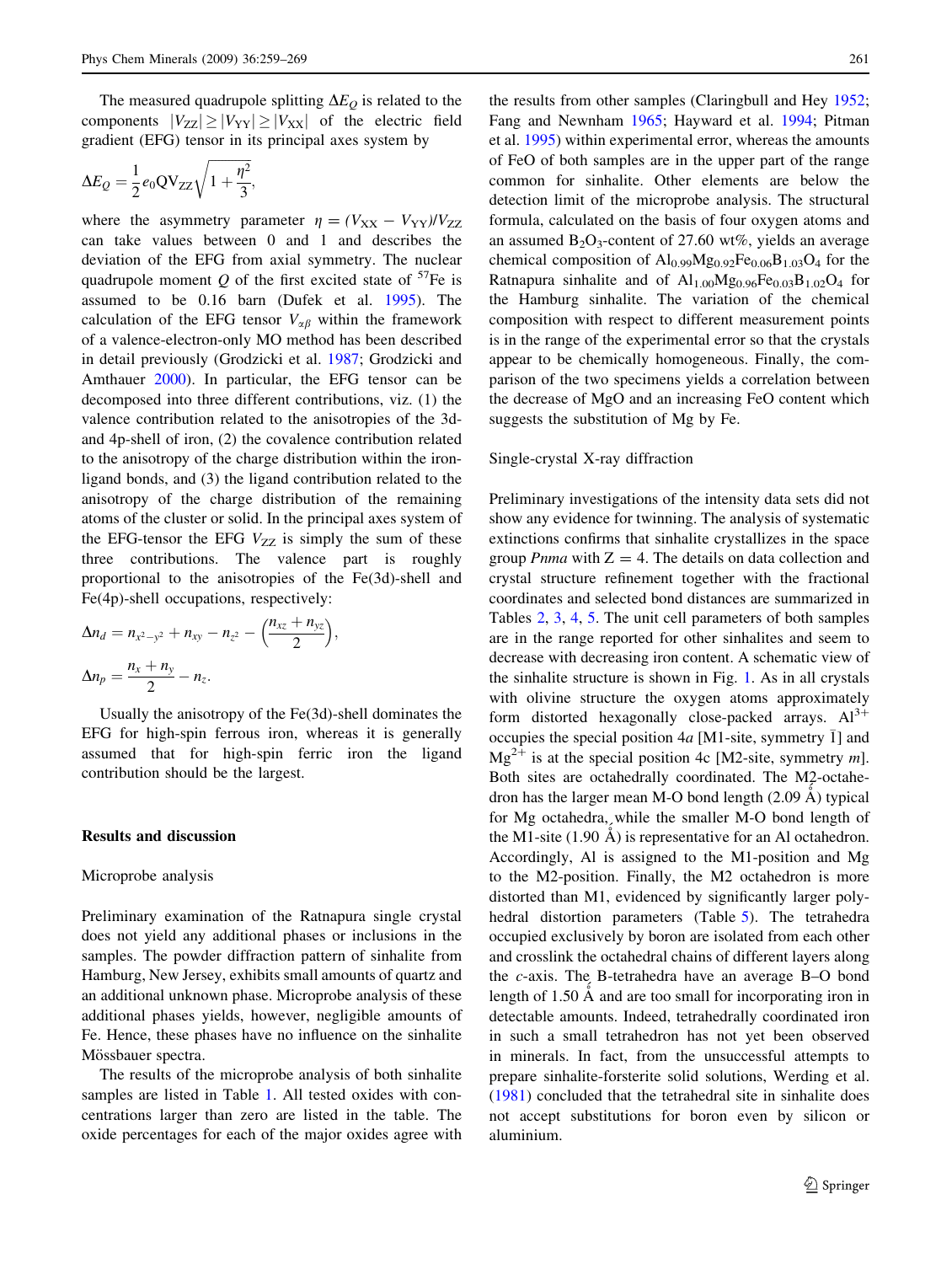| Sample                                                       | $Al_2O_3$ | MgO     | Na <sub>2</sub> O | CaO     | $K_2O$  | FeO        | MnO     | $B_2O_3$ | Total      |
|--------------------------------------------------------------|-----------|---------|-------------------|---------|---------|------------|---------|----------|------------|
| The oxide partition with the assumption of 27.6 wt% $B_2O_3$ |           |         |                   |         |         |            |         |          |            |
| Ratnapura                                                    | 39.1(1)   | 28.6(2) | 0.01(1)           | 0.02(3) | 0.04(3) | 3.35(9)    | 0.06(2) | 27.60    | 99.2(2)    |
| Hamburg                                                      | 39.7(3)   | 30.1(2) | 0.0(0)            | 0.01(1) | 0.01(1) | 1.46 $(4)$ | 0.03(2) | 27.60    | 98.88 (37) |
| Sample                                                       | Al        | Mg      | Na                | Ca      | K       | Fe         | Mn      | B        | Total      |
| Cations pfu calculated for four oxygen atoms                 |           |         |                   |         |         |            |         |          |            |
| Ratnapura                                                    | 0.99      | 0.92    | 0.00              | 0.00    | 0.00    | 0.06       | 0.00    | 1.03     | 2.99       |
| Hamburg                                                      | 1.00(1)   | 0.96(1) | 0.00              | 0.00    | 0.00    | 0.03       | 0.00    | 1.02     | 3.00       |

<span id="page-3-0"></span>Table 1 Chemical composition of two specimens of sinhalite

After structure refinement with full anisotropic displacement parameters the occupancy factors of the M1 and M2 sites were released yielding unity for Al on M1, and values of 0.048 and 0.018 for Fe and of 0.952 and 0.982 for Mg on the M2 position, respectively, for the Ratnapura and Hamburg sinhalite. Additional attempts of refinement assuming an iron distribution over both the M1 and M2 sites were not successful but yield negative occupancy for  $Fe<sup>2+</sup>$  on the M1 position and similar occupations for the M2 site. Accordingly, only the refinement described above turns out to be successful and is, moreover, consistent with the concentration of iron as derived from the microprobe analysis. Hence, with regard to the results of the structure refinement Fe<sup>2+</sup> substitutes for Mg<sup>2+</sup> on the M2 position only.

### Mössbauer spectroscopy

The Mössbauer spectra of both sinhalite samples at 293 K (RT) are displayed in Fig. [2.](#page-7-0) Both spectra exhibit two asymmetric absorption lines with the low velocity peak having the lower intensity and the larger line width. Therefore, these spectra have been fitted with two doublets, and the fit without any constraints yields a  $\chi^2$  of 1.62 and 0.82 for the Ratnapura and the Hamburg sinhalite, respectively. The resulting isomer shifts of 1.17 and 1.07 mm/s and quadrupole splittings of 2.78 and 2.97 mm/s, respectively, are in the range typical for high-spin  $Fe<sup>2+</sup>$  in octahedral coordination at RT (Hawthorne [1988](#page-10-0); Burns [1994;](#page-9-0) McCammon [2004](#page-10-0)) though an isomer shift of 1.07 mm/s appears to be rather small. The area ratios are 68% for doublet 1 and 32% for doublet 2. While there is no evidence for iron at a third position, e.g., in the tetrahedral site, and in an additional oxidation state, the assignment of the doublets is not clear at first glance. On one side, the asymmetry of the Mössbauer absorption lines might indicate the existence of two different iron sites whereas, on the other side, in the X-ray structure refinement using the results of the microprobe analysis iron has been located exclusively on the M2-site, and iron amounts corresponding to the intensity of doublet 2 are certainly detectable by these methods. Accordingly, the following alternative will be considered.

Based on the geometric argument that the quadrupole splitting of octahedrally coordinated high-spin  $Fe^{2+}$  generally decreases with increasing distortion of the coordination octahedron, and the isomer shift increases with increasing bond length (Burns [1994](#page-9-0)), doublet 1 may be assigned to high-spin  $Fe^{2+}$  substituting  $Mg^{2+}$  on the M2-position (mean bond length 2.09  $\AA$ ), whereas doublet 2 might be assigned to the more symmetric M1-site (mean bond length 1.90 Å) substituting, thus,  $Al^{3+}$  with the lower site occupancy of 32%. In this case, however, the Al octahedron of sinhalite must expand considerably as will be demonstrated by the electronic structure calculations in the subsequent section. The charge compensation is given because the M2-site may be occupied either by trivalent cations  $(A1^{3+}, Cr^{3+})$  or by vacancies (Hayward et al. [1994\)](#page-10-0) so that it is possible that  $Fe^{2+}$  occupies the M1 position, as well.

Alternatively to this interpretation, the Mössbauer spectra may be fitted with one broadened doublet assigned to  $Fe^{2+}$  on a single site, and the asymmetry being caused by other mechanisms as, e.g., next-nearest neighbor interactions, texture, magnetic relaxation or anisotropic recoil free fractions (Gol'danski-Karyagin effect).

In order to obtain more information about the origin of the two doublets, additional measurements have been carried out at 77, 573 and 773 K. The spectra for the sinhalite from Ratnapura are displayed in Fig. [3](#page-7-0), and the resulting hyperfine parameters are listed in Table [6](#page-8-0). The area ratios of the absorption lines are virtually constant for all spectra, i.e., they are temperature-independent. Hence, the asymmetry is not correlated with the Gol'danski-Karyagin effect yielding a decrease of the asymmetry with decreasing temperature. Magnetic relaxation can be excluded, as well, because this should result in an increase in asymmetry with decreasing temperature.

The temperature dependence of the isomer shift (shown in Fig. [4a](#page-9-0)) is attributed to the second order Doppler shift.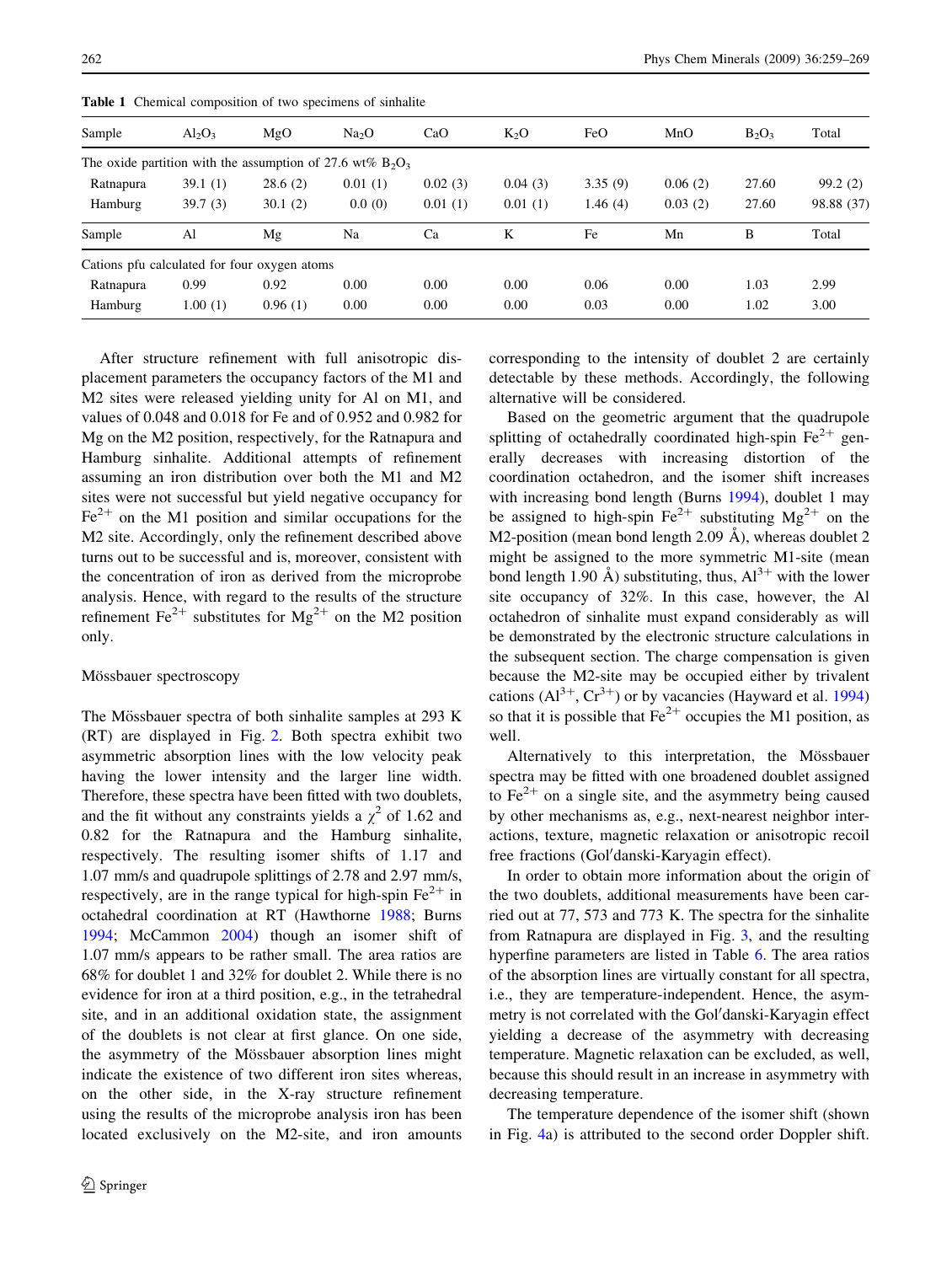<span id="page-4-0"></span>

|  |  |  |  |  |  |  |  |  |  | Table 2 Details on data collection and structure refinement on natural sinhalites (this work) and alexandrite (Weber et al. 2007b) |  |  |
|--|--|--|--|--|--|--|--|--|--|------------------------------------------------------------------------------------------------------------------------------------|--|--|
|--|--|--|--|--|--|--|--|--|--|------------------------------------------------------------------------------------------------------------------------------------|--|--|

|                                                                       | Sinhalite, Ratnapura District                                                                       | Sinhalite, Hamburg, New Jersey                                                                       | Alexandrite, Malishevo                                                                               |
|-----------------------------------------------------------------------|-----------------------------------------------------------------------------------------------------|------------------------------------------------------------------------------------------------------|------------------------------------------------------------------------------------------------------|
| Crystal data                                                          |                                                                                                     |                                                                                                      |                                                                                                      |
| Chemical formula                                                      | Al <sub>0.99</sub> Mg <sub>0.92</sub> Fe <sub>0.06</sub> B <sub>1.03</sub> O <sub>4</sub>           | Al <sub>1.00</sub> Mg <sub>0.96</sub> Fe <sub>0.03</sub> B <sub>1,02</sub> O <sub>4</sub>            | $Al_{1.98}Cr_{0.02}BeO_4$                                                                            |
| $M_r$                                                                 | 127.62                                                                                              | 126.67                                                                                               | 126.48                                                                                               |
| Cell setting, space group                                             | Orthorhombic, Pnma                                                                                  | Orthorhombic, Pnma                                                                                   | Orthorhombic, Pnma                                                                                   |
| Temperature $(K)$                                                     | 293 (2)                                                                                             | 293(2)                                                                                               | 293(2)                                                                                               |
| $a, b, c (\AA)$                                                       | 9.906 (1), 5.691 (1), 4.337 (1)                                                                     | 9.875, 5.576, 4.327                                                                                  | $9.4082$ (2), $5.4790$ (2), $4.4288$ (4)                                                             |
| $V(\AA^3)$                                                            | 244.5                                                                                               | 242.5                                                                                                | 228.29(2)                                                                                            |
| Z                                                                     | $\overline{4}$                                                                                      | $\overline{4}$                                                                                       | $\overline{4}$                                                                                       |
| $D_x$ (Mg m <sup>-3</sup> )                                           | 3.64                                                                                                | 3.67                                                                                                 | 3.68                                                                                                 |
| Radiation type                                                        | Mo $K\alpha$                                                                                        | Mo $K\alpha$                                                                                         | Mo $K\alpha$                                                                                         |
| $\mu$ (mm <sup>-1</sup> )                                             | 2.23                                                                                                | 2.23                                                                                                 | 1.97                                                                                                 |
| Crystal form, color                                                   | Cuboid, yellow                                                                                      | Cuboid, yellow                                                                                       | Cuboid, colorless                                                                                    |
| Crystal size (mm)                                                     | $0.19 \times 0.18 \times 0.14$                                                                      | $0.19 \times 0.18 \times 0.14$                                                                       | $0.25 \times 0.17 \times 0.10$                                                                       |
| Data collection                                                       |                                                                                                     |                                                                                                      |                                                                                                      |
| Diffractometer                                                        | <b>Bruker SMART APEX</b>                                                                            | <b>Bruker SMART APEX</b>                                                                             | <b>Bruker SMART APEX</b>                                                                             |
| Data collection method                                                | $\omega$ and $\phi$ scans                                                                           | $\omega$ and $\phi$ scans                                                                            | $\omega$ and $\phi$ scans                                                                            |
| Absorption correction                                                 | None                                                                                                | None                                                                                                 | None                                                                                                 |
| No. of measured,<br>independent and<br>observed reflections           | 2,694, 331, 329                                                                                     | 2,662, 328, 318                                                                                      | 14, 427, 1, 468, 1, 438                                                                              |
| Criterion for observed<br>reflections                                 | $I > 2\sigma(I)$                                                                                    | $I > 2\sigma(I)$                                                                                     | $I > 2\sigma(I)$                                                                                     |
| $R_{\rm int}$                                                         | 0.044                                                                                               | 0.055                                                                                                | 0.063                                                                                                |
| $\theta_{\text{max}}$ (°)                                             | 28.7                                                                                                | 28.4                                                                                                 | 54.5                                                                                                 |
| Refinement                                                            |                                                                                                     |                                                                                                      |                                                                                                      |
| Refinement on                                                         | $F^2$                                                                                               | $F^2$                                                                                                | $F^2$                                                                                                |
| $R[F^2 > 2\sigma(F^2)], wR(F^2),$<br>S                                | 0.024, 0.066, 1.13                                                                                  | 0.024, 0.067, 1.2                                                                                    | 0.041, 0.090, 1.27                                                                                   |
| No. of reflections                                                    | 331                                                                                                 | 328                                                                                                  | 1,468                                                                                                |
| No. of parameters                                                     | 43                                                                                                  | 43                                                                                                   | 44                                                                                                   |
| Weighting scheme                                                      | Calculated $w = 1/$<br>$[\sigma^2(F_o^2) + (0.0453P)^2 + 0.092P]$<br>where $P = (F_o^2 + 2F_c^2)/3$ | Calculated $w = 1/$<br>$[\sigma^2(F_o^2) + (0.0409P)^2 + 0.0877P]$<br>where $P = (F_o^2 + 2F_c^2)/3$ | Calculated $w = 1/$<br>$[\sigma^2(F_o^2) + (0.0296P)^2 + 0.1827P]$<br>where $P = (F_o^2 + 2F_c^2)/3$ |
| $(\Delta/\sigma)_{\rm max}$                                           | < 0.001                                                                                             | < 0.002                                                                                              | < 0.0001                                                                                             |
| $\Delta\rho_{\text{max}}$ , $\Delta\rho_{\text{min}}$ (e $\AA^{-3}$ ) | $0.30, -0.35$                                                                                       | $0.33, -0.34$                                                                                        | $1.01, -1.30$                                                                                        |
| Extinction method                                                     | <b>SHELXL</b>                                                                                       | <b>SHELXL</b>                                                                                        | <b>SHELXL</b>                                                                                        |
| Extinction coefficient                                                | 2.74(12)                                                                                            | 0.081(13)                                                                                            | 0.52(2)                                                                                              |

This is indicated by the agreement of the experimentally determined isomer shift slope of about  $-7.26(8) \times$  $10^{-4}$ mm/(s K) with the hypothetical value of  $-7.3 \times$  $10^{-4}$ mm/(s K) obtained from the relationship

$$
\frac{\mathrm{d}}{\mathrm{d}T}\delta_{\mathrm{SOD}}(T)=-\frac{3E_{\gamma}k_B}{2Mc^2},
$$

which corresponds to the high-temperature limit of the Einstein model (Amthauer et al. [1976\)](#page-9-0). The observed temperature dependence (shown in Fig. [4b](#page-9-0)) of the quadrupole splitting is predominantly caused by the thermal occupation of the low-lying empty  $t_{2g}$ -like levels, because

the degeneracy of the  $t_{2g}$ -levels is removed by the distortion of the M2-octahedron.

The Mössbauer spectra of both specimens do not show any compelling evidence for  $Fe^{3+}$  in detectable concentrations although the occurrence of octahedrally coordinated high-spin Fe<sup>3+</sup> with concentrations below 2 wt% of the total iron content cannot be excluded.

# Electronic structure calculations

In order to shed more light on the assignment problem of the Mössbauer spectra electronic structure calculations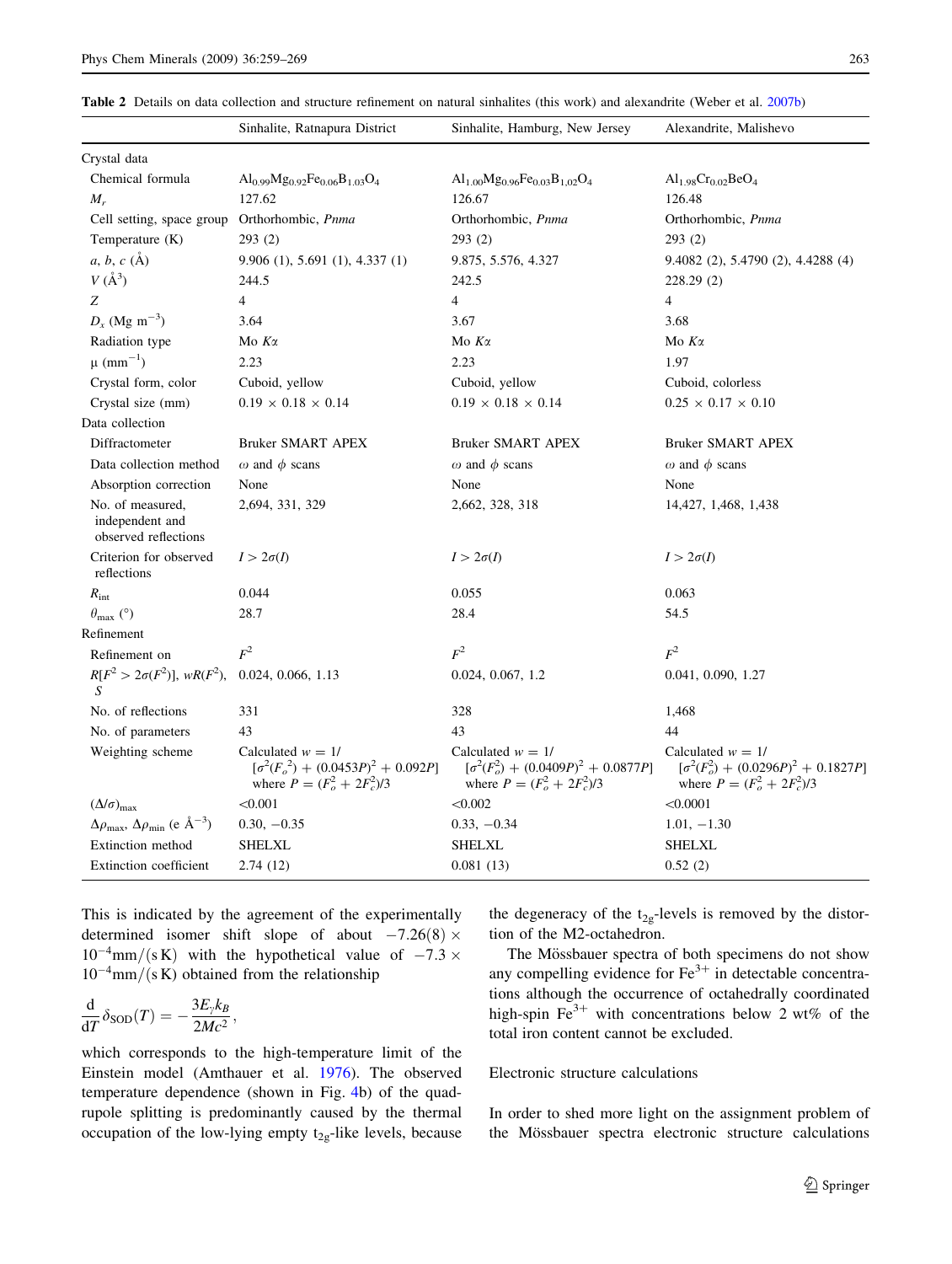<span id="page-5-0"></span>Table 3 Structural data on synthetic fayalite (Lottermoser et al. [2002\)](#page-10-0) and meteoritic kirschsteinite (Falco and Mellini [1997\)](#page-10-0)

|                              | Fayalite                         | Kirschsteinite                                                   |
|------------------------------|----------------------------------|------------------------------------------------------------------|
| Crystal data                 |                                  |                                                                  |
| Chemical<br>formula          | Fe <sub>2</sub> SiO <sub>4</sub> | $Ca0.95Fe0.61Mn0.16$<br>$Mg_0$ <sub>26</sub> SiO <sub>3.98</sub> |
| Cell setting,<br>space group | Orthorhombic.<br>Pnma            | Orthorhombic,<br>Phnm                                            |
| Temperature $(K)$            | 153(2)                           | 293(2)                                                           |
| $a(\AA)$                     | 10.4597 (17)                     | 4.877(1)                                                         |
| b(A)                         | 6.0818(15)                       | 11.166(1)                                                        |
| $c(\AA)$                     | 4.8150(7)                        | 6.448(1)                                                         |
| $V(A^3)$                     | 306.20                           | 351.1                                                            |

have been performed based on the geometric data of the Ratnapura sinhalite at RT. With regard to the low iron content cluster model calculations are more suitable for computing the hyperfine parameters than band structure calculations relying on periodic boundary conditions. Previous experience has shown that clusters of about 150 atoms, corresponding to a sphere of radius about  $5-6$  Å around the central iron, are necessary to achieve size convergence with respect to the computed hyperfine parameters (Weber et al. [2007b](#page-10-0) and references therein). In case of sinhalite the calculations are based on a size converged cluster containing 198 atoms.

The calculated quadrupole splittings of  $\text{Fe}^{2+}$  at the M2site for 77, 293, 573 and 773 K are given in Table [7.](#page-9-0) The

| Sinhalite        | Occ.         | xla         |           | y/b         | z/c            | E.s.d        |
|------------------|--------------|-------------|-----------|-------------|----------------|--------------|
| Hamburg          |              |             |           |             |                |              |
| Al(1)            | $\mathbf{1}$ | 0.00000     |           | 0.00000     | 0.00000        | 0.009        |
| Mg(1)            | 0.9818(3)    | 0.27613(6)  |           | 0.25000     | $-0.01476(12)$ | 0.009        |
| Fe(1)            | 0.0181(3)    | 0.27613(6)  |           | 0.25000     | $-0.01476(12)$ | 0.009        |
| O(1)             | $\mathbf{1}$ | 0.08054(13) |           | 0.25000     | 0.74093(27)    | 0.009        |
| O(2)             | 1            | 0.44421(13) |           | 0.25000     | 0.25655(26)    | 0.009        |
| O(3)             | 1            | 0.14870(9)  |           | 0.03849(17) | 0.26483(20)    | 0.009        |
| B(1)             | $\mathbf{1}$ | 0.08720(18) |           | 0.25000     | 0.40847(47)    | 0.010        |
| Ratnapura        |              |             |           |             |                |              |
| $\mathrm{Al}(1)$ | $\mathbf{1}$ | 0.00000     |           | 0.00000     | 0.00000        | 0.008        |
| Mg(1)            | 0.952(3)     | 0.27612(6)  |           | 0.25000     | $-0.01526(12)$ | 0.008        |
| Fe(1)            | 0.048(3)     | 0.27612(6)  |           | 0.25000     | $-0.01526(12)$ | 0.008        |
| O(1)             | 1            | 0.08058(13) |           | 0.25000     | 0.74071(27)    | 0.009        |
| O(2)             | 1            | 0.44432(13) |           | 0.25000     | 0.25661(25)    | 0.008        |
| O(3)             | 1            | 0.14867(9)  |           | 0.03849(18) | 0.26480(19)    | 0.009        |
| B(1)             | 1            | 0.08705(17) |           | 0.25000     | 0.40833(47)    | 0.009        |
| Sinhalite        | U11          | U22         | U33       | U12         | U13            | U23          |
| Hamburg          |              |             |           |             |                |              |
| $\text{Al}(1)$   | 0.0096(4)    | 0.0079(4)   | 0.0083(4) | 0.0000(2)   | $-.0004(2)$    | $-0.0009(2)$ |
| Mg(1)            | 0.0091(4)    | 0.0088(4)   | 0.0092(4) | 0.0000      | 0.0004(2)      | 0.0000       |
| Fe(1)            | 0.0091(4)    | 0.0088(4)   | 0.0092(4) | 0.0000      | 0.0004(2)      | 0.0000       |
| O(1)             | 0.0107(6)    | 0.0091(6)   | 0.0077(6) | 0.0000      | 0.0001(4)      | 0.0000       |
| O(2)             | 0.0093(6)    | 0.0087(7)   | 0.0085(6) | 0.0000      | $-0.0001(4)$   | 0.0000       |
| O(3)             | 0.0100(5)    | 0.0087(5)   | 0.0089(5) | 0.0000(3)   | $-0.0006(3)$   | $-0.0001(3)$ |
| B(1)             | 0.0083(8)    | 0.0106(9)   | 0.0096(8) | 0.0000      | $-.0005(7)$    | 0.0000       |
| Ratnapura        |              |             |           |             |                |              |
| Al(1)            | 0.0088(4)    | 0.0076(4)   | 0.0077(4) | 0.0001(2)   | $-0.0003(2)$   | $-0.0009(2)$ |
| Mg(1)            | 0.0082(5)    | 0.0082(5)   | 0.0087(4) | 0.0000      | 0.0003(2)      | 0.0000       |
| Fe(1)            | 0.0082(5)    | 0.0082(5)   | 0.0087(4) | 0.0000      | 0.0003(2)      | 0.0000       |
| O(1)             | 0.0097(6)    | 0.0086(7)   | 0.0072(6) | 0.0000      | 0.0001(4)      | 0.0000       |
| O(2)             | 0.0088(6)    | 0.0079(7)   | 0.0079(6) | 0.0000      | 0.0003(4)      | 0.0000       |
| O(3)             | 0.0091(5)    | 0.0083(5)   | 0.0083(5) | 0.0008(3)   | $-0.0004(3)$   | $-0.0002(3)$ |
| B(1)             | 0.0080(8)    | 0.0097(9)   | 0.0086(9) | 0.0000      | $-0.0008(7)$   | 0.0000       |

Table 4 Fractional atomic coordinates and isotropic temperature factors  $(\hat{A}^2)$ , with standard deviations in the least significant digits in parentheses

For anisotropic atoms, the equivalent isotropic temperature factors are shown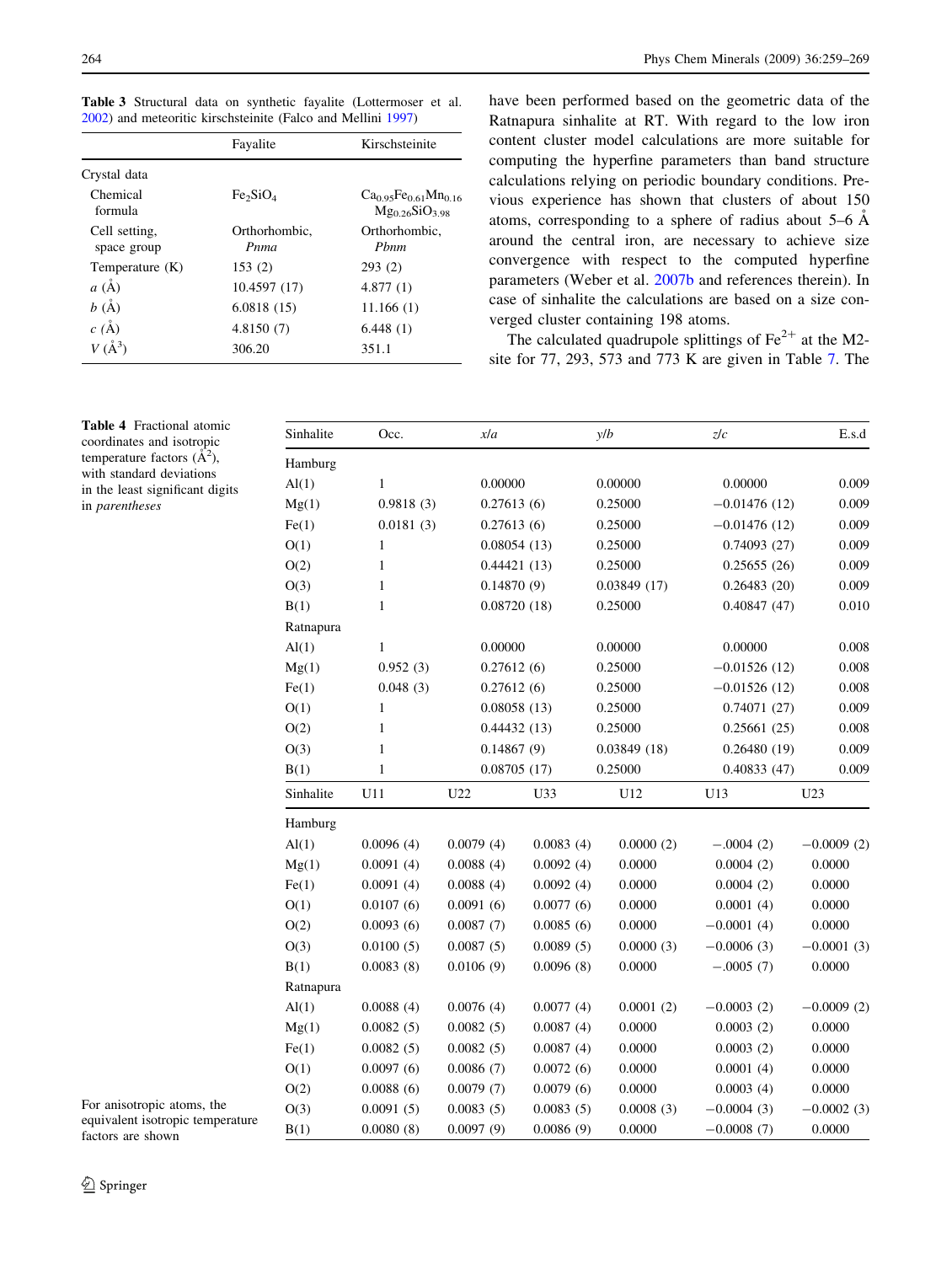<span id="page-6-0"></span>**Table 5** Bond lengths (in A<sup></sup>) and polyhedral distortion parameters of the coordination polyhedra of both sinhalite samples (this work), alexandrite (Weber et al. [2007b](#page-10-0)), synthetic fayalite (Lottermoser et al. [2002](#page-10-0)), and natural kirschsteinite (Falco and Mellini [1997](#page-10-0))

| Bond length              | Sinhalite, Ratnapura   | Sinhalite, Hamburg    | Alexandrite, Malyshevo | Synthetic fayalite   | Kirschsteinite      |
|--------------------------|------------------------|-----------------------|------------------------|----------------------|---------------------|
| $M(1) - O(1)$            | $2 \times 1.8865(8)$   | $2 \times 1.8754(9)$  | $2 \times 1.8645$ (4)  | $2 \times 2.117(1)$  | $2 \times 2.213(1)$ |
| $M(1)-O(2)$              | $2 \times 1.8554(7)$   | $2 \times 1.8511(8)$  | $2 \times 1.8923(5)$   | $2 \times 2.125(1)$  | $2 \times 2.138(1)$ |
| $M(1)-O(3)$              | $2 \times 1.9814(9)$   | $2 \times 1.9756(8)$  | $2 \times 1.9142(5)$   | $2 \times 2.233(1)$  | $2 \times 2.194(1)$ |
| $\langle M(1)-O \rangle$ | 1.906                  | 1.9007                | 1.890                  | 2.152                | 2.182               |
| BLD <sup>a</sup>         | 2.54                   | 2.62                  | 0.91                   | 2.21                 | 1.34                |
| Vol. $(\AA^3)$           | 8.97                   | 8.9                   | 8.87                   | 12.70                | 13.15               |
| OAV $(^\circ)^b$         | 67.41                  | 67.59                 | 37.48                  | 126.88               | 123.69              |
| OQE <sup>c</sup>         | 1.0202                 | 1.0202                | 1.0102                 | 1.0369               | 1.0350              |
| $M(2) - O(1)$            | 2.2073(10)             | 2.2018(14)            | 1.9468(7)              | 2.232(1)             | 2.473(1)            |
| $M(2)-O(2)$              | 2.0412(13)             | 2.0330(13)            | 1.8625(7)              | 2.105(1)             | 2.306(1)            |
| $M(2)-O(3)$              | $2 \times 2.0397(10)$  | $2 \times 2.0352(10)$ | $2 \times 1.8938(5)$   | $2 \times 2.062$ (1) | $2 \times 2.296(1)$ |
| $M(2)-O(3)$              | $2 \times 2.1256(10)$  | $2 \times 2.1186(10)$ | $2 \times 2.0156(5)$   | $2 \times 2.290(1)$  | $2 \times 2.419(1)$ |
| $\langle M(2)-O \rangle$ | 2.0965                 | 2.0904                | 1.938                  | 2.173                | 2.368               |
| BLD <sup>a</sup>         | 2.69                   | 2.67                  | 2.82                   | 8.50                 | 2.91                |
| Vol.                     | 11.67                  | 11.57                 | 9.52                   | 13.01                | 16.51               |
| OAV <sup>b</sup>         | 125.25                 | 124.63                | 46.58                  | 122.50               | 168.78              |
| OQE <sup>c</sup>         | 1.0358                 | 1.0356                | 1.0141                 | 1.0363               | 1.0490              |
| $T-O(1)$                 | 1.4429(20)             | 1.4401(20)            | 1.5707(15)             | 1.624(1)             | 1.624(1)            |
| $T-O(2)$                 | 1.5845(22)             | 1.5822(22)            | 1.6914(16)             | 1.653(1)             | 1.656(1)            |
| $T-O(3)$                 | $2 \times 1.4862$ (14) | $2 \times 1.4822(15)$ | $2 \times 1.6426(10)$  | $2 \times 1.636(1)$  | $2 \times 1.638(1)$ |
| $\langle T-O \rangle$    | 1.5000                 | 1.4966                | 1.637                  | 1.647                | 1.639               |
| BLD <sup>a</sup>         | 2.82                   | 2.85                  | 0.83                   |                      |                     |
| Vol.                     | 1.7015                 | 1.6896                | 2.18                   | 2.22                 | 2.23                |
| TAV <sup>d</sup>         | 55.74                  | 56.29                 | 105.22                 | 36.09                | 33.93               |
| TQE <sup>e</sup>         | 1.0131                 | 1.0133                | 1.0227                 | 1.0083               | 1.078               |

<sup>a</sup> BLD =  $\frac{100}{n} \sum_{i=1}^{n} \frac{\left| (X-O)_i - (\langle X-O \rangle ) \right|}{(\langle X-O \rangle)}$ <sup>a</sup> BLD =  $\frac{100}{n} \sum_{i=1}^{n} \frac{N^2}{(X-O_i)} \frac{(X-O_i)}{(X-O_i)}$ , n = amount of cation – anion bonds and X – O = cation – anion (oxygen) distance (Renner and Lehmann [1986\)](#page-10-0)

 $b$  OAV =  $\sigma_{\theta(\text{oct})}^2 = \sum_{i=1}^{12} (\Theta_i - 90^\circ)^2 / 11$  with  $\Theta_i = \text{O-M-O}$  bonding angle (Robinson et al. [1971\)](#page-10-0)

c OQE =  $\langle \lambda_{\text{oct}} \rangle$  =  $\sum_{i=1}^{6} \frac{(l_i/l_o)^2}{6}$  (Robinson et al. [1971](#page-10-0))

d TAV =  $\sigma_{\theta(tet)}^2 = \sum_{i=1}^6 (\Theta_i - 109.57^\circ)^2 / 5$  with  $\Theta_i = 0$ -T-O bonding angle (Robinson et al. [1971\)](#page-10-0)

e TQE =  $\langle \lambda_{\text{tet}} \rangle = \sum_{i=1}^{4} \frac{(i_i/l_o)^2}{4}$  (Robinson et al. [1971](#page-10-0))

sign of the quadrupole splitting is negative in all cases, but only the absolute value will be discussed since measurements in external magnetic fields that could determine the sign are not available. Regarding that neither spin-orbit coupling, reducing the quadrupole splitting by about 0.1 mm/s for high-spin  $Fe^{2+}$ , nor local distortions due to the substitution of Mg by  $Fe^{2+}$ , nor geometric changes with temperature have been accounted for, the agreement between experimental and theoretical values is very good. The dominating contribution to the temperature dependence arises from the thermal occupation  $\sim \exp(-\delta \epsilon_i / k_B T)$ of the two low-lying empty  $t_{2g}$ -like orbitals with  $\delta \varepsilon_1 =$ 806 cm<sup>-1</sup> and  $\delta \varepsilon_2 = 1,919$  cm<sup>-1</sup>. Both energy differences are about 15–20% larger than the corresponding values in fayalite (Lottermoser et al. [2002\)](#page-10-0) yielding the first evidence for a local expansion of the octahedron due to the  $Fe^{2+}$ substitution.

The isomer shift at 0 K is obtained as 1.11 mm/s which may be compared with the measured value of 1.28 mm/s at 77 K. The deviation between both values is comparable with the results of earlier calculations on similar systems with low iron content (Weber et al. [2007a](#page-10-0), [b](#page-10-0)). Accordingly, this deviation may be traced back at least partially again to the fact that substitution of  $Mg^{2+}$  by Fe<sup>2+</sup> may cause local expansion of the coordination octahedron that cannot be detected by the X-ray diffraction measurements due to the low iron content. The final evidence for such a local expansion and/or distortion is supplied by the calculated ligand field splittings of 13,800 and 15,250  $\text{cm}^{-1}$  for the spin-down 3d-orbitals that are considerably larger than the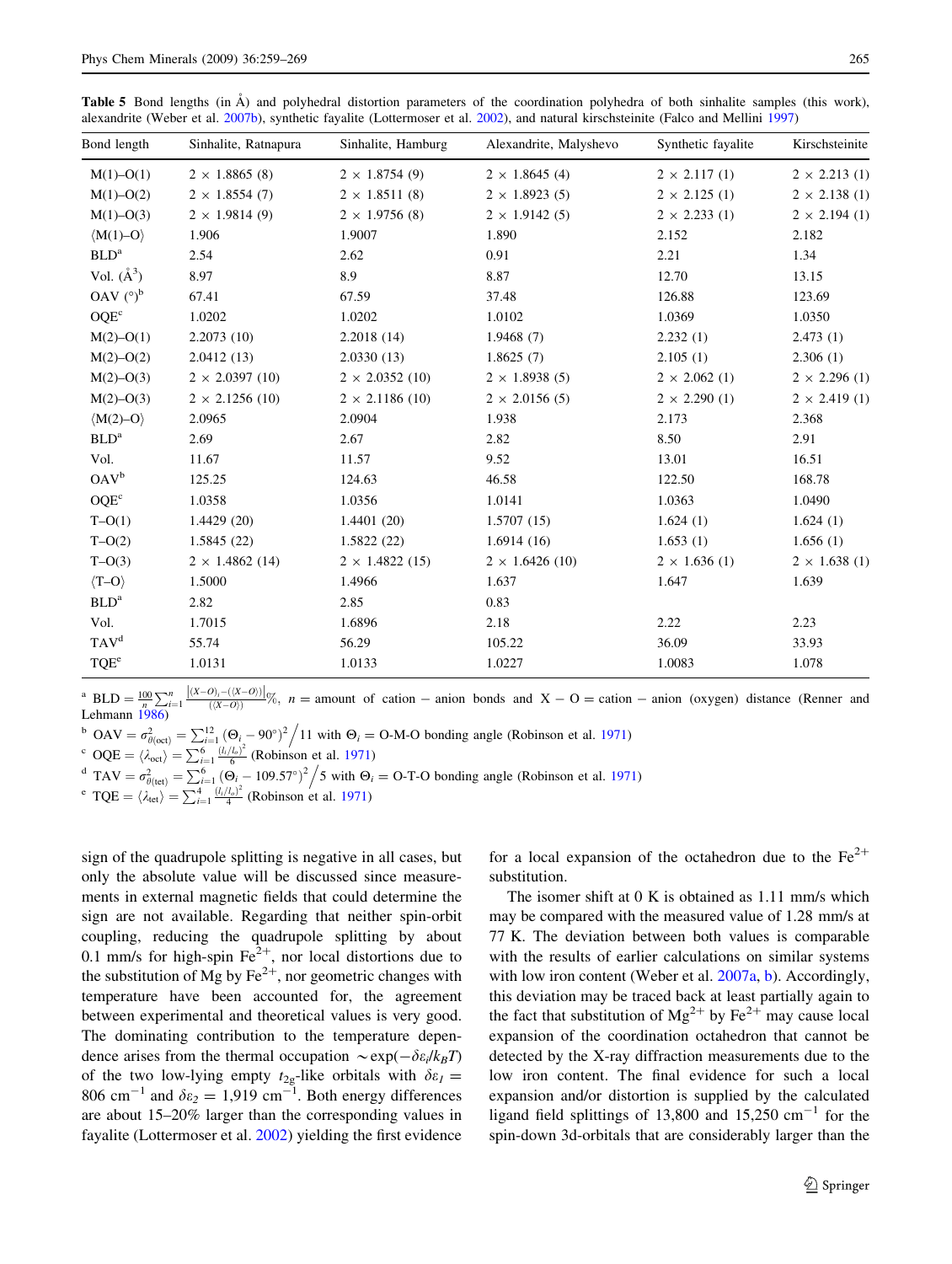<span id="page-7-0"></span>

Fig. 1 Polyhedral representation of the sinhalite structure based on the data of the structure refinement of the sinhalite sample from Hamburg, New Jersey (this work)



Fig. 2 Mössbauer spectra of sinhalite from Ratnapura at 293 K (a), and from Hamburg, New Jersey at 293 K (b)

measured values of about  $10,000 \text{ cm}^{-1}$  (Farrell and Newnham [1965](#page-10-0); Hayward et al. [1994](#page-10-0)). Allowing, thus, for some expansion and distortion of the first coordination



Fig. 3 Mössbauer spectra of sinhalite from Ratnapura at 77 K (a), 573 K (b) and 773 K (c)

sphere of iron, the calculated value for the ligand-field splitting will decrease while that for the isomer shift will increase.

On the other hand, analogous calculations for  $Fe^{2+}$  at the M1 site yield results that are distinctly at variance with the measured hyperfine data, cf. last column of Table [7.](#page-9-0) The calculated isomer shift of 0.97 mm/s at 0 K, when corrected for the second order Doppler shift, is about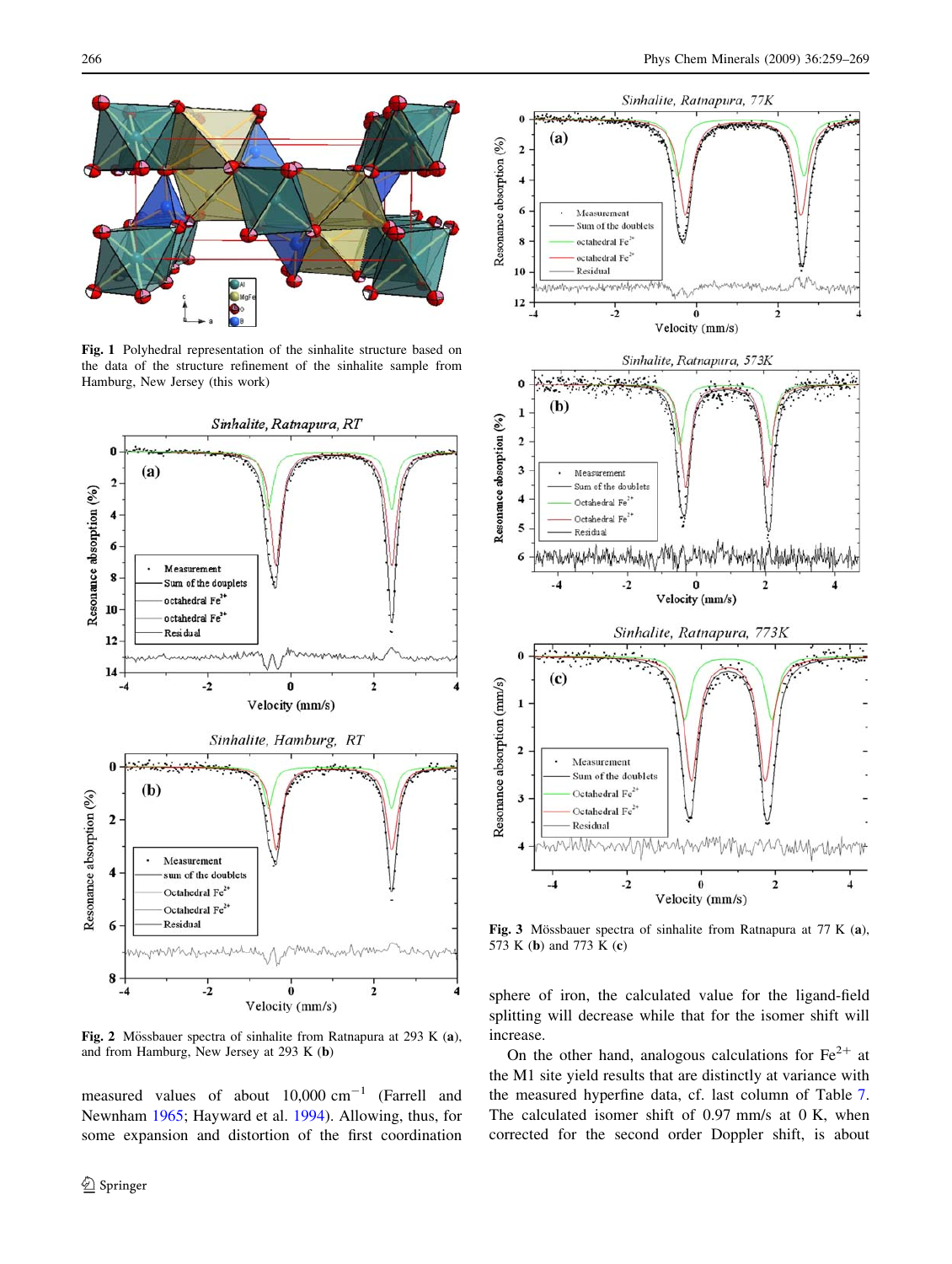<span id="page-8-0"></span>0.3 mm/s too small and the quadrupole splitting is merely two-third of the experimental value. Moreover, the ligand field splitting is more than 5 eV which is not consistent with the observed high-spin state of  $Fe^{2+}$ . Consequently, these calculations suggest that there is either no  $Fe^{2+}$  at the M1 site, at all, or iron substitution at this site must be accompanied by a considerable local expansion of the coordination octahedron, as is also consistent with the large difference in the ionic radii of 0.78 and 0.535 Å for  $Fe^{2+}$ and  $Al^{3+}$ , respectively (Shannon [1976\)](#page-10-0). Although for this reason  $Fe<sup>2+</sup>$  at M1 cannot conclusively be excluded on the basis of these calculations, such a possibility appears to be rather unlikely.

In summary, the following alternative is conceivable. In case of the distribution of iron over both M1 and M2 sites the second doublet may be assigned to  $Fe^{2+}$  on the substantially expanded M1 site. This is not in contradiction with the X-ray single-crystal measurements because this technique is incapable of detecting local heterogeneities caused by small amounts of iron, whereas Mössbauer spectroscopy is sensitive to the local surroundings. If, however,  $Fe^{2+}$  exclusively occupies the larger M2-site, the asymmetry may arise, e.g., from texture or from iron concentrations near the surface leading to slightly different hyperfine parameters for the M2-site. A conclusive decision is not possible on the basis of the existing data.

#### Comparison with other olivine structures

In summary, iron in sinhalite seems to be located at least predominantly at the M2-site. This is in accordance with the general experience that in the olivine structure larger divalent cations tend to order on M2, while smaller cations occupy the M1 site (Morozov et al. [2005](#page-10-0)). Moreover, this preference is the stronger the larger is the difference of the ionic radii of the substituting cations.

# Comparison with alexandrite

The difference between the mean bond lengths  $\overline{d}$  of the M1 and M2 octahedra in iron-doped alexandrite, Al<sub>2</sub>BeO<sub>4</sub>:Cr,Fe,  $\bar{d}(M1) = 1.890 \text{ Å}$  and  $\bar{d}(M2) = 1.938 \text{ Å}$ (Weber et al. [2007b\)](#page-10-0), is much smaller than the respective difference in sinhalite (cf. Table [5](#page-6-0)). Because of this relatively small difference in alexandrite both trivalent and divalent iron are attributed to both Al positions though with distinct preference for the more distorted M2-site (Weber et al.  $2007b$ ), whereas Fe<sup>2+</sup> in sinhalite most likely occupies almost exclusively the M2 site. The comparison of the hyperfine parameters shows that the isomer shift of  $Fe<sup>2+</sup>(M2)$  in alexandrite has a value between the two isomer shift values in sinhalite. Hence, if M1 should actually

Table 6 Mössbauer parameters of natural sinhalite powders at different temperatures

| Location  | Temp  | Dbt | IS<br>(mm/s) | QS<br>(mm/s) | $\Gamma/2$<br>(mm/s) | Area<br>$(\%)$ |
|-----------|-------|-----|--------------|--------------|----------------------|----------------|
| Ratnapura | 77 K  | 1   | 1.26(2)      | 2.85(2)      | 0.20(1)              | 67.6           |
|           |       | 2   | 1.21(2)      | 3.10(2)      | 0.16(1)              | 32.4           |
|           | 293 K | 1   | 1.17(1)      | 2.78(3)      | 0.15(2)              | 68.8           |
|           |       | 2   | 1.07(3)      | 2.97(7)      | 0.14(1)              | 31.2           |
|           | 573 K | 1   | 0.96(1)      | 2.37(4)      | 0.17(2)              | 66.4           |
|           |       | 2   | 0.93(3)      | 2.63(7)      | 0.14(1)              | 33.6           |
|           | 773 K | 1   | 0.83(2)      | 1.99(7)      | 0.23(1)              | 69.6           |
|           |       | 2   | 0.82         | 2.35(7)      | 0.19(1)              | 30.6           |
| Hamburg   | RT    | 1   | 1.16(1)      | 2.78(3)      | 0.16(2)              | 71.0           |
|           |       | 2   | 1.07         | 2.97(7)      | 0.13(1)              | 29.0           |

Isomer shift (IS) relative to  $\alpha$ -Fe, half of half width ( $\Gamma/2$ ), quadrupole splitting  $(QS)$ , and relative area  $(A)$  of the subspectra as defined in the text

be occupied by  $Fe^{2+}$ , the M1 octahedron in sinhalite is less expanded than the M2 octahedron in alexandrite. The quadrupole splitting of alexandrite is smaller than that of sinhalite so that the  $Fe^{2+}(M2)$  octahedron in alexandrite appears to be more distorted than the  $Fe<sup>2+</sup>$  sites in sinhalite.

### Comparison with fayalite

In fayalite,  $Fe<sub>2</sub>SiO<sub>4</sub>$ , the M1 and M2 octahedra have a mean bond length of  $2.152$  and  $2.173$  Å, respectively (Lottermoser et al. [2002;](#page-10-0) Hazen [1977\)](#page-10-0), with a slightly more distorted M1 octahedron. The Mössbauer spectra of fayalite at RT can be fitted with two doublets with isomer shifts of 1.13 and 1.16 mm/s and quadrupole splittings of 2.72 and 2.94 mm/s for  $Fe^{2+}$  on the M1 and M2 octahedron, respectively (Lottermoser et al. [2002\)](#page-10-0). The fit with two symmetric doublets reproduces the asymmetry of the two absorption lines at RT. Already at moderately elevated temperatures around  $150^{\circ}$ C and above the high velocity absorption peak exhibits a distinct splitting into two lines supplying, thus, clear evidence for the presence of two different iron sites. Whereas at RT the shape of the Mössbauer spectrum of sinhalite is similar to the fayalite spectrum at RT consisting of two asymmetric lines, as well, the high temperature spectra of sinhalite up to  $500^{\circ}$ C do not exhibit any splitting as observed in fayalite. However, the absence of an additional splitting in the sinhalite spectra does not supply sufficient evidence for the exclusive preference of iron for the M2 site, but only that in sinhalite the larger  $\text{Fe}^{2+}$  (compared to  $\text{Al}^{3+}$ ) occupies predominantly the larger M2 site, whereas in fayalite  $Fe<sup>2+</sup>$  occupies both the very similar M1 and M2 sites. Accordingly, there is no clear evidence for the occupancy of the M1 site by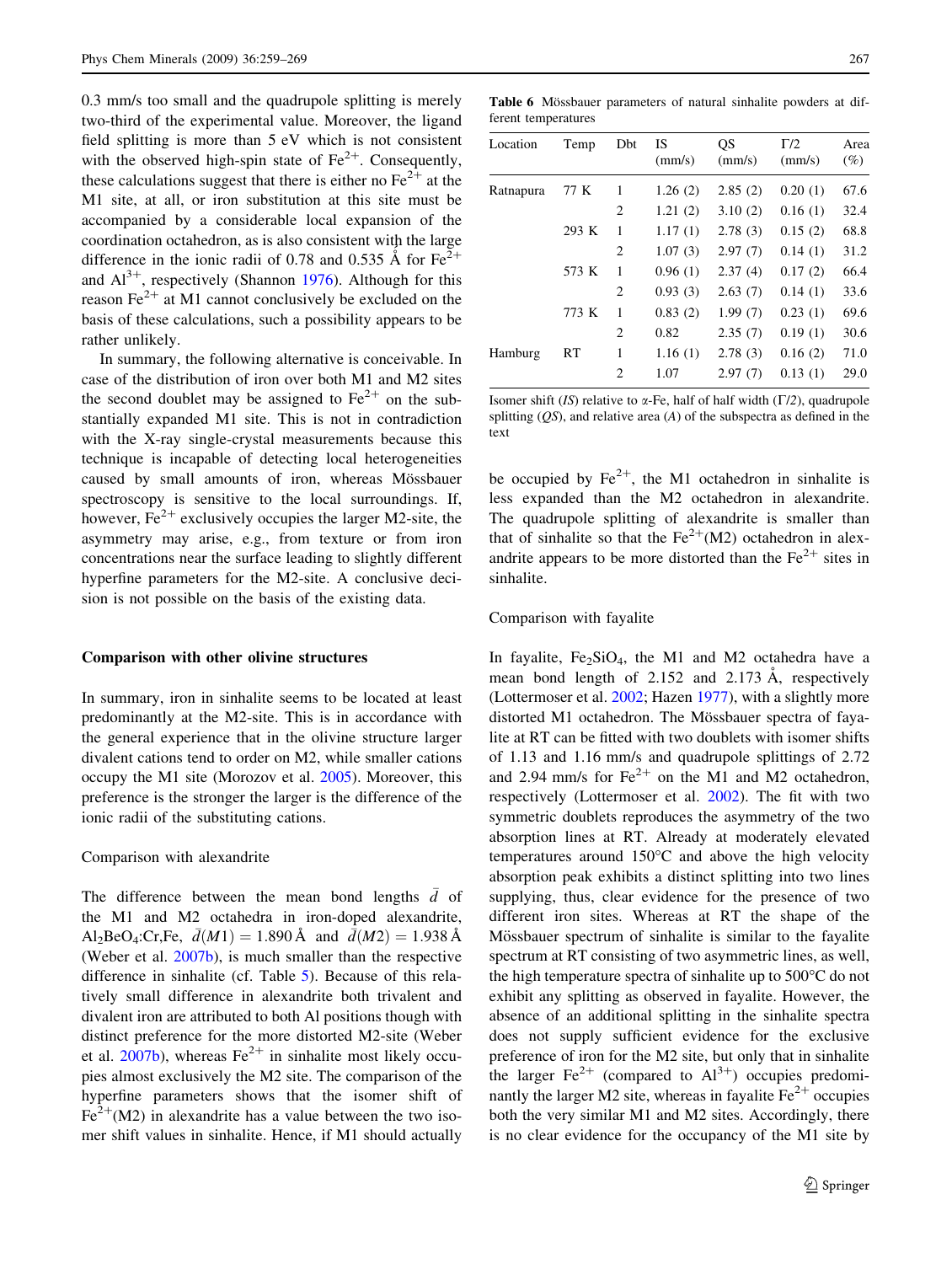<span id="page-9-0"></span>

Fig. 4 Temperature dependence of the isomer shift (a) and of the quadrupole splitting (b). In a the lines represent the result of a fitting procedure whereas in b the lines just connect the measured data

 $Fe<sup>2+</sup>$  in sinhalite so that the origin of the asymmetry of the absorption lines of the sinhalite Mössbauer spectra remains unclear.

# Comparison with kirschsteinite

In kirschsteinite,  $CaFeSiO<sub>4</sub>$ , the M1 and M2 sites are very different with mean bond lengths of 2.182 and 2.368  $\AA$ , respectively (Falco and Millini 1997), and  $Fe<sup>2+</sup>$  occupies exclusively the smaller M1 octahedron. The RT Mössbauer spectrum consists of two symmetric absorption lines with smaller line width and without any additional splitting, which was interpreted as indication for the exclusive occupancy of the M1 site by  $Fe^{2+}$ . Therefore, the spectrum has been fitted with a single symmetric doublet with a quadrupole splitting of 2.18 mm/s (Eibschütz and Ganiel [1967\)](#page-10-0) which is considerably smaller than all the other measured quadrupole splittings of  $Fe^{2+}$  in minerals with olivine structure, and may be related to the strong tetragonal compression of the M1 octahedron. The sinhalite Mössbauer spectra exhibit no indication for such a doublet, and this is not expected because such a great compression

Table 7 Calculated temperature-dependent quadrupole splitting (QS) for a 198-atom cluster of the Ratnapura sinhalite

|                    | $Fe^{2+}(M2)$ |      |                         |       | $Fe^{2+}(M1)$ |
|--------------------|---------------|------|-------------------------|-------|---------------|
| Temperature (K)    | - 77          | 293  | 573                     | - 773 | 293           |
| $QS_{calc}$ (mm/s) | $-2.92$       |      | $-2.88$ $-2.33$ $-1.97$ |       | $+2.06$       |
| $QS_{exp}$ (mm/s)  | 2.85          | 2.78 | 2.37                    | 1.99  | (2.97)        |

of the M1 octahedron is not present in the sinhalite structure. In summary, kirschsteinite is an example for the exclusive occupation of  $\text{Fe}^{2+}$  on the M1 site confirming the trend that larger divalent cations prefer the M2 site while the smaller ones prefer the M1 site. While in sinhalite  $Fe<sup>2+</sup>$  is the larger cation,  $Fe<sup>2+</sup>$  is the smaller cation in kirschsteinite.

### Conclusion

The oxidation state and the site occupancy of iron in two natural sinhalites were determined in order to characterize the crystal chemistry of sinhalite. The iron in both samples is divalent. Whereas the structure refinement and electronic structure calculations uniformly show that, most likely,  $Fe<sup>2+</sup>$  occupies the larger M2-site only, Mössbauer spectroscopy yields an asymmetric doublet supplying some evidence for a distribution of iron over both sites. The comparison of the crystal chemistry and Mössbauer hyperfine parameters of the sinhalite samples with those of fayalite, alexandrite, and kirschsteinite yields that, in general, the preference of the larger cation on the M2 site in the olivine structure seems to be the stronger the larger are the differences in the mean bond lengths within the M1 and M2 octahedra.

Acknowledgments The authors thank H Bank, Idar Oberstein, for providing the sinhalite single crystal from Ratnapura and Pete Dune (Smithonian National Museum of Natural History, Washington DC, USA), for providing the Sinalite sample from Bodnar Quarry near Hamburg, Sussex Co., New Jersey, USA, sample ID 145688. All calculations were carried out at the Research Institute of Software Technology (RIST) in Salzburg. The support of the Austrian Fund for Scientific Research (FWF) under the grant number P18329-N20 is gratefully acknowledged.

# References

- Amthauer G, Annersten H, Hafner SS (1976) The Mössbauer spectrum of <sup>57</sup>Fe in silicate garnets. Z Kristallogr 143:14-55
- Bowden P, von Knorring O, Bartholemew RW (1969) Sinhalite and serendibite from Tansania. Mineral Mag (Lond) 37:145–147. doi[:10.1180/minmag.1969.037.285.17](http://dx.doi.org/10.1180/minmag.1969.037.285.17)
- Burns RG (1994) Mineral Mössbauer spectroscopy: correlations between chemical shift and quadrupole splitting parameters. Hyperfine Int 91:739–745. doi:[10.1007/BF02064600](http://dx.doi.org/10.1007/BF02064600)